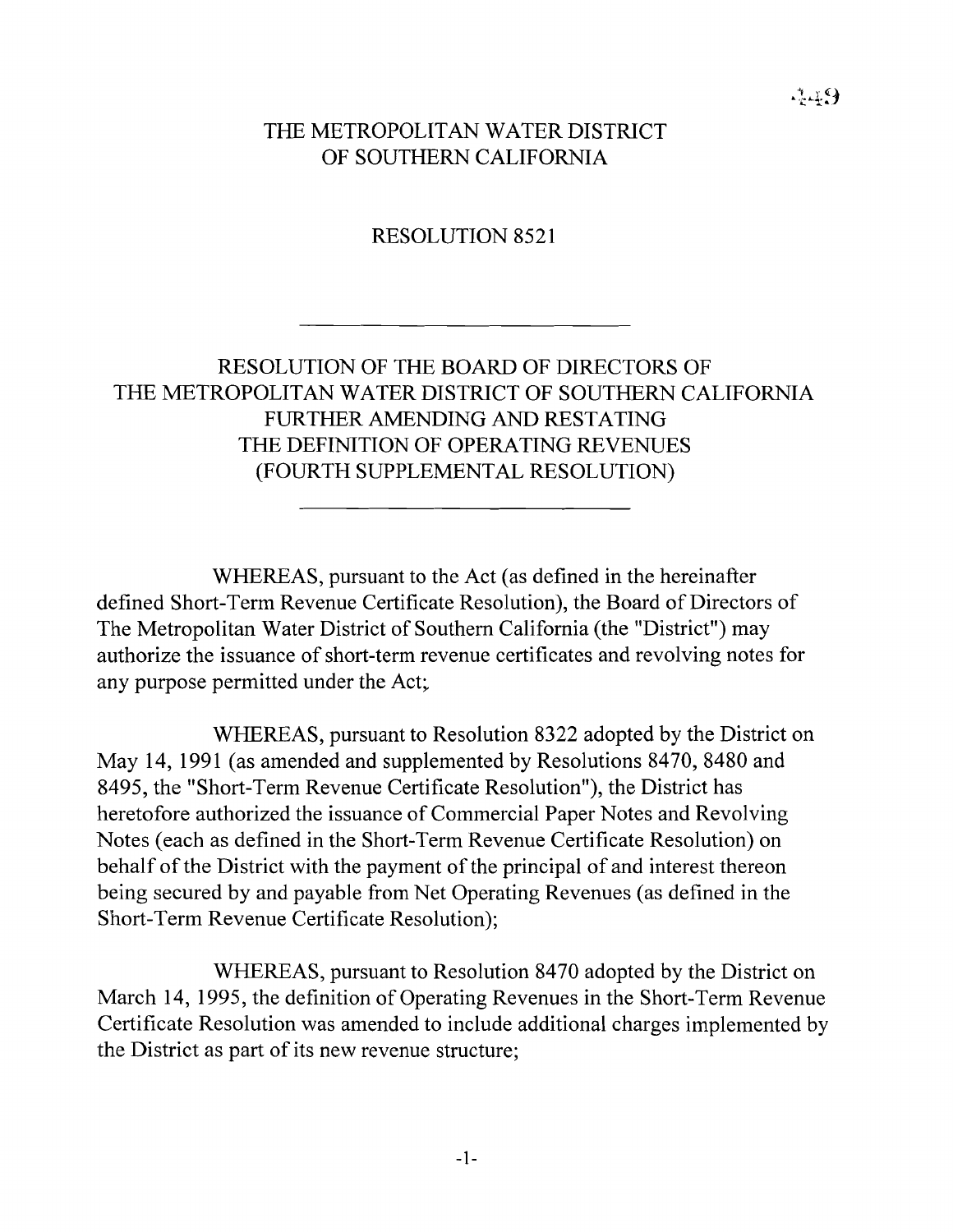WHEREAS, pursuant to Resolution 8480 adopted by the District on August 22, 1995, the Short-Term Revenue Certificate Resolution was amended to provide for the issuance of Commercial Paper Notes in book-entry form;

WHEREAS, pursuant to Resolution 8495 adopted by the District on April 6, 1996, the Short-Term Revenue Certificate Resolution was amended to increase the aggregate principal amount of Commercial Paper Notes and Revolving Notes authorized to be issued under the Short-Term Revenue Certificate Resolution;

WHEREAS, pursuant to the Short-Term Revenue Certificate Resolution, the District has issued and there are currently outstanding, \$60,000,000 aggregate principal amount of the District's Commercial Paper Notes, Series A, and \$140,000,000 aggregate principal amount of the District's Commercial Paper Notes, Series B, and there are no issued and outstanding Revolving Notes;

WHEREAS, pursuant to Section 7.01(3) of the Short-Term Revenue Certificate Resolution, the Short-Term Revenue Certificate Resolution may be amended by a supplemental resolution adopted by the Board of Directors of the District without the consent of Holders of the Notes (each as defined in the Short-Term Revenue Certificate Resolution) to make changes in the provisions thereof as the District may deem necessary or desirable and which shall not materially adversely affect the interests of the Holders of the Commercial Paper Notes;

WHEREAS, the District has adopted a resolution today authorizing the adoption and implementation of rates for the use of unused capacity in its conveyance system to transport water not owned by or controlled by the District ("wheeling service");

WHEREAS, the District deems it desirable and in the public interest to, among other things, clarify that the definition of Operating Revenues contained in the Short-Term Revenue Certificate Resolution and for all other purposes includes the aforementioned rates for wheeling service, together with any other fees, rates and charges authorized by the District;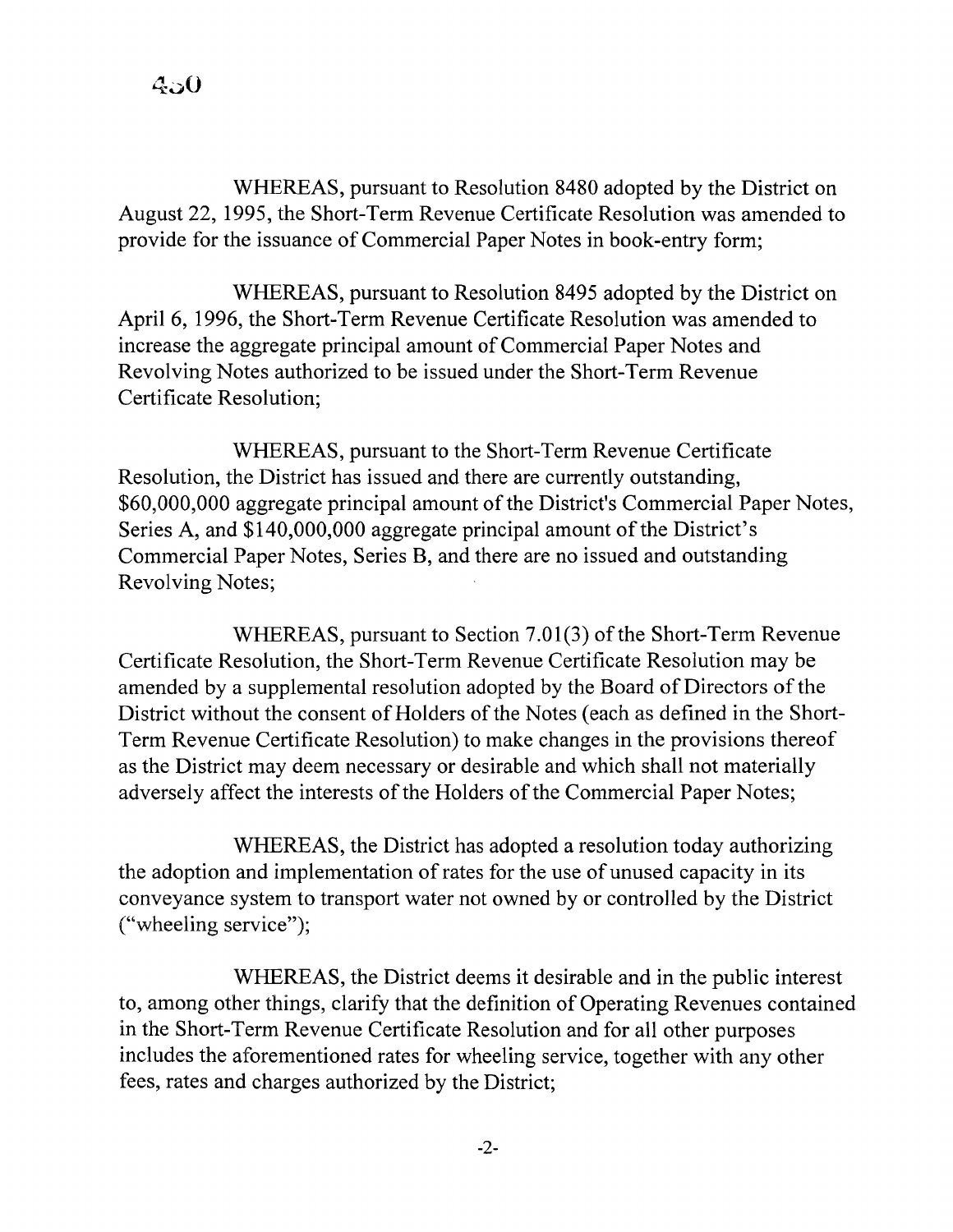NOW, THEREFORE, the Board of Directors of The Metropolitan Water District of Southern California, DOES HEREBY RESOLVE, DETERMINE AND ORDER as follows:

Section 1.01 Fourth Supplemental Resolution. This Fourth Supplemental Resolution is adopted in accordance with the provisions of the Short-Term Revenue Certificate Resolution.

Section 1.02 Amendment of the Short-Term Revenue Certificate Resolution. Pursuant to Section 7.01(3) of the Short-Term Revenue Certificate Resolution, the definition of "Operating Revenues" set forth in Section 1.01 of the Short-Term Revenue Certificate is hereby amended and restated to read as follows:

> "Operating Revenues" means all revenues received by the District from charges for the sale and availability of water and from wheeling service, including, without limitation, the District's water rates, readiness-to-service charge, standby charge, new demand charge, connection maintenance charge and treated water peaking charge, and the District's wheeling service.

Section 1.03 Short-Term Revenue Certificate Resolution. The Short-Term Revenue Certificate Resolution, as amended and supplemented by this Fourth Supplemental Resolution, is in all respects ratified and approved.

Section 1.04 Severability of Invalid Provisions. If any one or more of the provisions contained in this Fourth Supplemental Resolution shall be held to be invalid, illegal or unenforceable in any respect, then such provision or provisions shall be deemed severable from the remaining provisions contained in this Fourth Supplemental Resolution and such invalidity, illegality or unenforceability shall not affect any other provision of this Fourth Supplemental Resolution, and this Fourth Supplemental Resolution shall be construed as if such invalid or illegal or unenforceable provision had never been contained herein. The District hereby declares that it would have adopted this Fourth Supplemental